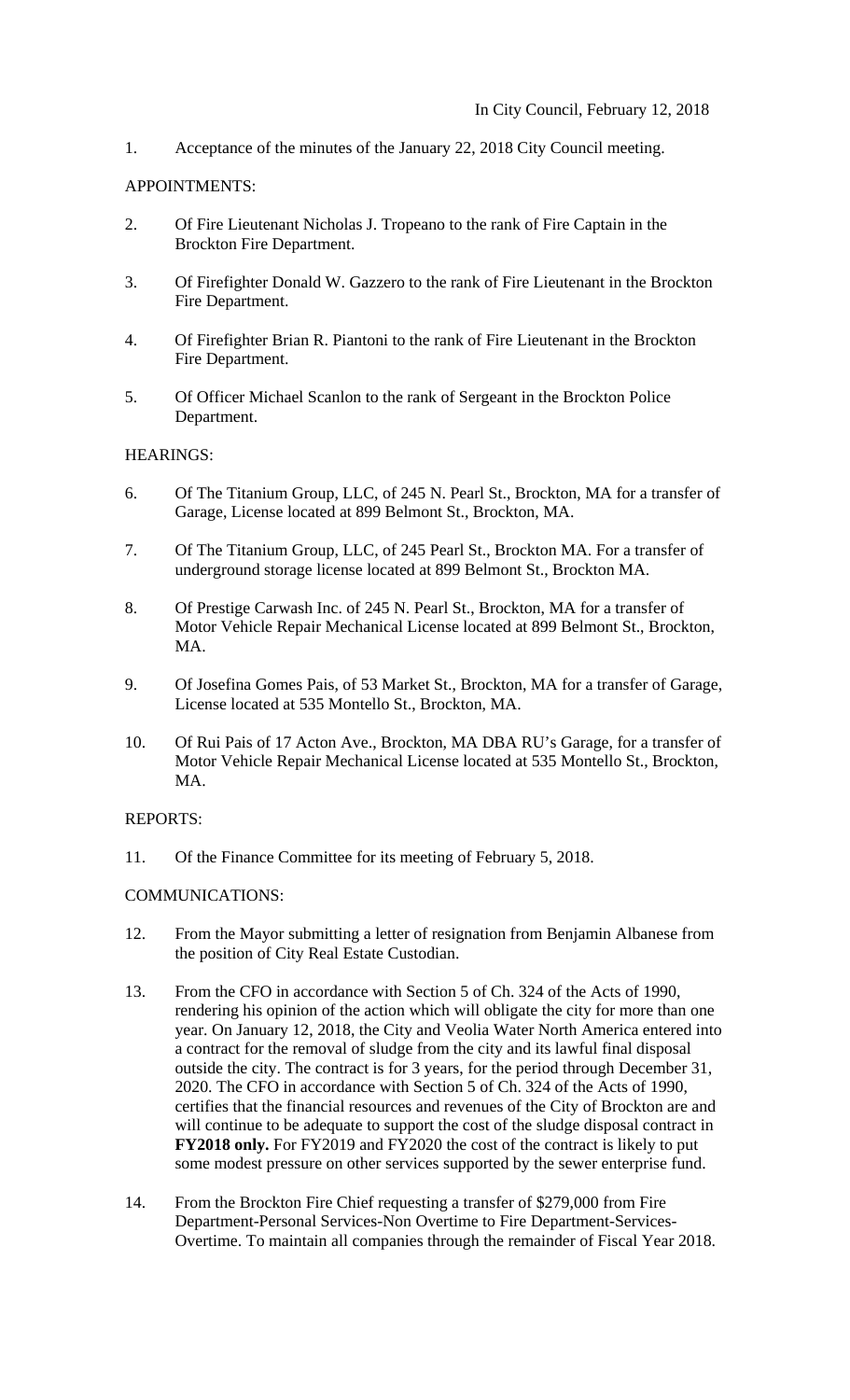- 15. From the Mayor in accordance with M.G.L., Ch. 44, recommending that the City Council authorize the appropriation of \$279,000 from Fire Department-Personal Services-Non Overtime to Fire Department-Services-Overtime. In order to help maintain all companies through the remainder of the fiscal year.
- 16. From the CFO in accordance with Section 5 of Ch. 324 of the Acts of 1990, certifying the proposed appropriation of \$279,000 from Fire Department-Personal Services-Non Overtime to Fire Department-Services-Overtime without a detrimental impact on the continuous provision of the existing level of municipal services.
- 17. From the Director of Personnel requesting that the City Council authorize the expenditure of Medicare Reimbursements in the amount of \$44,426.41, an obligation of prior years, to be paid from Personnel Employee Benefits Health Insurance for FY18. These funds will be paid to retirees and their spouses who were members of the Brockton Education Association that were due Medicare Reimbursements for previous fiscal years which weren't paid due to a clerical oversight. There are sufficient funds in the FY18 appropriation to pay this obligation.
- 18. From the Mayor in accordance with M.G.L., Ch. 44 recommending that the City Council authorize the Personnel Department to expend Medicare Reimbursements in the amount of \$44,426.41, an obligation of prior years, to be paid from Personnel Employee Benefits Health Insurance for FY18. These funds will be paid to retirees and their spouses who were members of the Brockton Education Association that were due Medicare Reimbursements for previous fiscal years which weren't paid due to a clerical oversight. There are sufficient funds in the FY18 appropriation to pay this obligation.
- 19. From the CFO in accordance with Section 5 of Ch. 324 of the Acts of 1990, certifying the authorization due from previous years the Personnel Department to expend Medicare Reimbursements in the amount of \$44,426.41, to be paid from FY18 Personnel Employee Benefits Health Insurance appropriation.
- 20. From the DPW Commissioner requesting that the City Council authorizes the total transfer of \$160,000 from Dept. of Public Works-Personnel Services Non Overtime-\$52,000, Dept. of Public Works-Purchase of Services-\$66,000, Dept. of Public Works-Ordinary Maintenance Goods-\$42,000 to: Dept. of Public Works-Water Personnel Services Overtime. (in order to cover the projected overtime expenses and emergencies for the remainder of the fiscal year).
- 21. From the Mayor in accordance with M.G.L., Ch. 44 recommending that the City Council authorize the total transfer of \$160,000 from Dept. of Public Works-Personnel Services Non Overtime-\$52,000, Dept. of Public Works-Purchase of Services-\$66,000, Dept. of Public Works-Ordinary Maintenance Goods-\$42,000 to: Dept. of Public Works-Water Personnel Services Overtime. (in order to cover the projected overtime expenses and emergencies for the remainder of the fiscal year).
- 22. From the CFO in accordance with Section 5 of Ch. 324 of the Acts of 1990, certifying the proposed total transfer of \$160,000 from Dept. of Public Works-Personnel Services Non Overtime-\$52,000, Dept. of Public Works-Purchase of Services-\$66,000, Dept. of Public Works-Ordinary Maintenance Goods-\$42,000 to: Dept. of Public Works-Water Personnel Services Overtime.
- 23. From the Chief of Police requesting a transfer of \$275,000 from Police Personnel Services other than Overtime to Police Personnel Service Overtime (the source of funding is a surplus due to delayed hiring of police cadets).
- 24. From the Mayor in accordance with M.G.L., Ch. 44 recommending that the City Council authorize the transfer of \$275,000 from Police Personnel Services other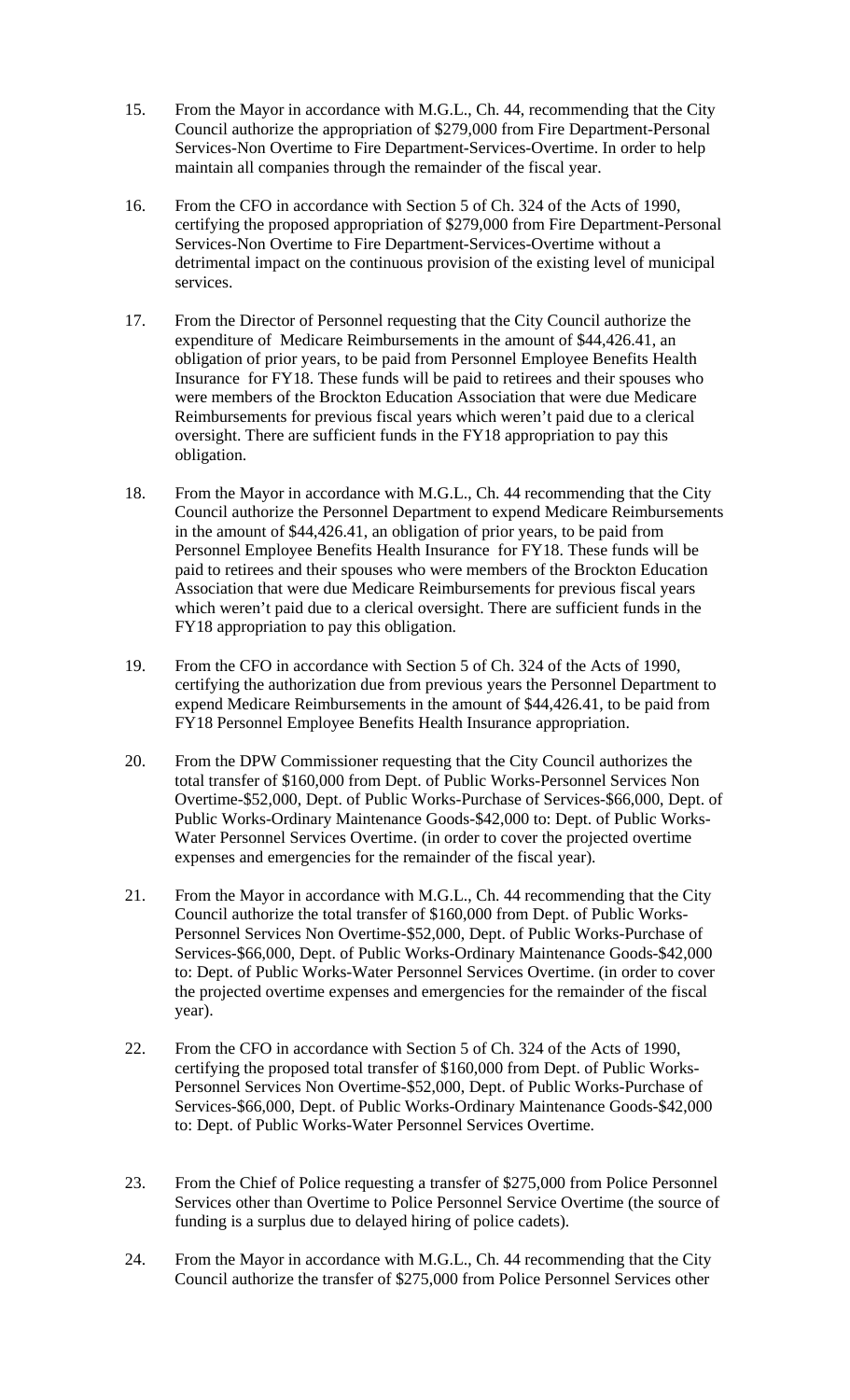than Overtime to Police Personnel Service Overtime (the source of funding is a surplus due to delayed hiring of police cadets).

- 25. From the CFO in accordance with Section 5 of Ch. 324 of the Acts of 1990, certifying the proposed transfer of \$275,000 from Police Personnel Services other than Overtime to Police Personnel Service Overtime (the source of funding is a surplus due to delayed hiring of police cadets).
- 26. From the Superintendent of Buildings requesting that the City Council authorize a transfer totaling \$30,000 from Building Department-Ordinary Maintenance Services- \$10,000 And Building Department-Ordinary Maintenance Goods \$20,000 To Building Department-Overtime \$30,000. (due to severity of cold weather it was necessary to spend an unanticipated amount on overtime).
- 27. From the Mayor in accordance with M.G.L., Ch. 44 recommending that the City Council authorizes the appropriation of \$30,000 from Building Department-Ordinary Maintenance Services- \$10,000 And Building Department-Ordinary Maintenance Goods \$20,000 To Building Department-Overtime (due to severity of cold weather it was necessary to spend an unanticipated amount on overtime).
- 28. From the CFO in accordance with Section 5 of Ch. 324 of the Acts of 1990, certifying the proposed appropriation of \$30,000 from Building Department-Ordinary Maintenance Services- \$10,000 And Building Department-Ordinary Maintenance Goods \$20,000 To Building Department-Overtime
- 29. From the DPW Commissioner requesting that the City Council authorizes the transfer of \$60,000 from Dept. of Public Works-Ordinary Maintenance Services to Dept. of Public Works-Sewer Personnel Services Overtime (in order to cover the projected overtime expenses and emergencies for the remainder of the fiscal year).
- 30. From the Mayor in accordance with M.G.L., Ch. 44, recommending that the City Council authorizes the transfer of \$60,000 from Dept. of Public Works-Ordinary Maintenance Services to Dept. of Public Works-Sewer Personnel Services Overtime (in order to cover the projected overtime expenses and emergencies for the remainder of the fiscal year).
- 31. From the CFO in accordance with Section 5 of Ch. 324 of the Acts of 1990, certifying the proposed transfer of \$60,000 from Dept. of Public Works-Ordinary Maintenance Services to Dept. of Public Works-Sewer Personnel Services Overtime.
- 32**.** From the Superintendent of Parks requesting the acceptance and expenditure of the grant funds in the amount of \$135,256 from Office of Energy and Environmental Affairs (EEA) FY18-Dam, Levee and seawall repair and removal grant to City of Parks Department Dam, Levee and Seawall Repair and Removal Grant Fund.
- 33. From the Mayor in accordance with M.G.L., Ch. 44, recommending that the City Council authorize the acceptance and expenditure of the total grant award in the amount of \$135,256 from Office of Energy and Environmental Affairs (EEA) FY18-Dam, Levee and Seawall Repair and removal grant to City of Parks Department Dam, Levee and Seawall Repair and Removal Grant Fund. These grant funds will be used for the design and permitting for repair of Ellis Brett Pond Dam and also include water shed based study to evaluate the spillway capacity of the seven city owned dams. There is a \$33,815 match which will be taken from proceeds of the D.W. Field Trust.
- 34. From the CFO in accordance with Section 5 of Ch. 324 of the Acts of 1990, certifying the proposed grant of \$135,256 from Office of Energy and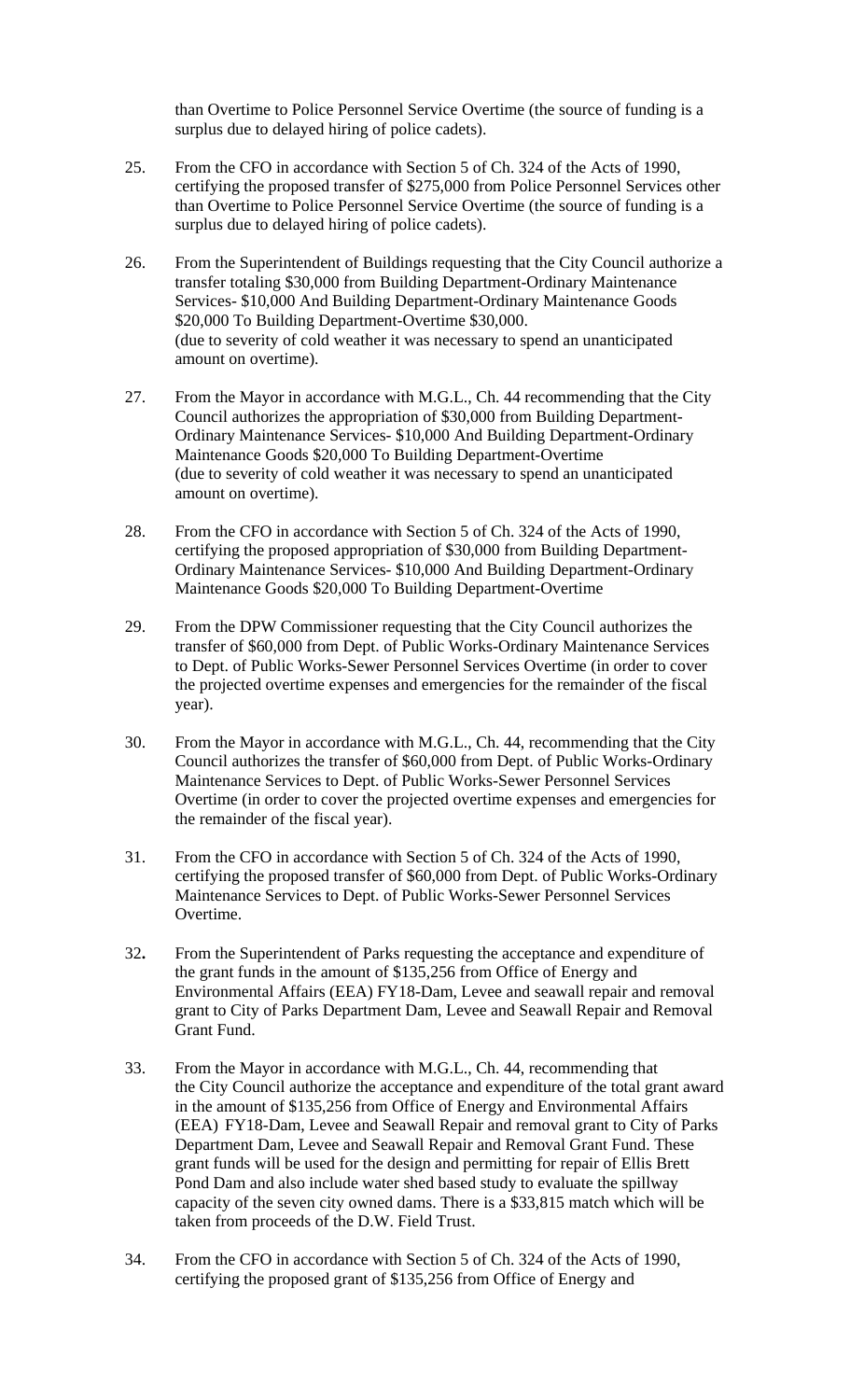Environmental Affairs (EEA) FY18-Dam, Levee and Seawall Repair and Removal Grant to City of Parks Department Dam, Levee and Seawall Repair and Removal Grant Fund.

- 35. From the Brockton Fire Chief requesting to accept and expend a total \$13,614 from Commonwealth of Massachusetts Executive Office of Public Safety-FY18 Student and Senior Awareness of Fire Education (S.A.F.E) Grant. \$10,407 to City of Brockton Fire Department-FY18 Senior Safe Grant Fund. \$3,207 to City of Brockton Fire Department-FY18 Senior Safe Grant Fund. The fire department intends to use these grant funds for our Fire Safety Education Program
- 36. From the Mayor in accordance with M.G.L., Ch. 44, recommending that the City Council authorize the acceptance and expenditure of the total grant in the amount of \$13,614 from Commonwealth of Massachusetts Executive Office of Public Safety-FY18 Student and Senior Awareness of Fire Education (S.A.F.E) Grant. \$10,407 to City of Brockton Fire Department-FY18 Senior Safe Grant Fund. \$3,207 to City of Brockton Fire Department-FY18 Senior Safe Grant Fund. This funding will be intended for Fire Safety Education Program. There is no match required.
- 37. From the CFO in accordance with Section 5 of Ch. 324 of the Acts of 1990, certifying the proposed grant of \$13,614 from Commonwealth of Massachusetts Executive Office of Public Safety-FY18 Student and Senior Awareness of Fire Education (S.A.F.E) Grant. \$10,407 to City of Brockton Fire Department-FY18 Senior Safe Grant Fund. \$3,207 to City of Brockton Fire Department-FY18 Senior Safe Grant Fund.

#### UNFINISHED BUSINESS:

- 38. Ordered: That the sum of \$335,000 is appropriated to pay all costs of replacing the City Hall elevator, and that to meet this appropriation, the Treasurer, with approval of the Mayor, is authorized to borrow said amount under and pursuant to Chapter 44 of the General Laws, and to issue bonds or notes of the City therefor; that such bonds or notes shall be general obligations of the City, and that the Mayor is authorized to expend all funds available for the project and to take any other action necessary to carry out the project. Further Ordered: That the City Treasurer is authorized to file an application with the Commonwealth of Massachusetts' Municipal Finance Oversight Board to qualify under Chapter 44A of the General Laws any and all bonds or notes of the City authorized by this vote, and to provide such information and execute such documents as the Municipal Finance Oversight Board of The Commonwealth of Massachusetts may require. (FAVORABLE) (IN CITY COUNCIL, JANUARY 22, 2018, PASSED TO A THIRD READING, BY HAND VOTE).
- 39. Appointment of Gary Keith of 22 Midland Street, Brockton MA 02301 to the Brockton Community Cable Television for a term of three years. (UNFAVORABLE)
- 40. Appropriation: of \$975,000 From: Stabilization Fund To: FY17 Police Personal Services Retroactive Payment, Including all Overtime, FY18 Police Personal Services Other than Overtime , and FY18 Police Personal Services, Overtime Including Impact and License Overtime. **The CFO in accordance with Section 5 of Ch. 324 of the Acts of 1990, certifies the proposed appropriation of \$975,000 for purposes of funding the Police Supervisor's union contract, for FY18 only. This is a conditional certification.** (UNFAVORABLE)
- 41. Appropriation of the total grant in the amount of \$154,065 From: Executive Office of Elder Affairs-FY18 Formula Grant To: City of Brockton Council on Aging-FY18 Formula Grant Fund. (FAVORABLE)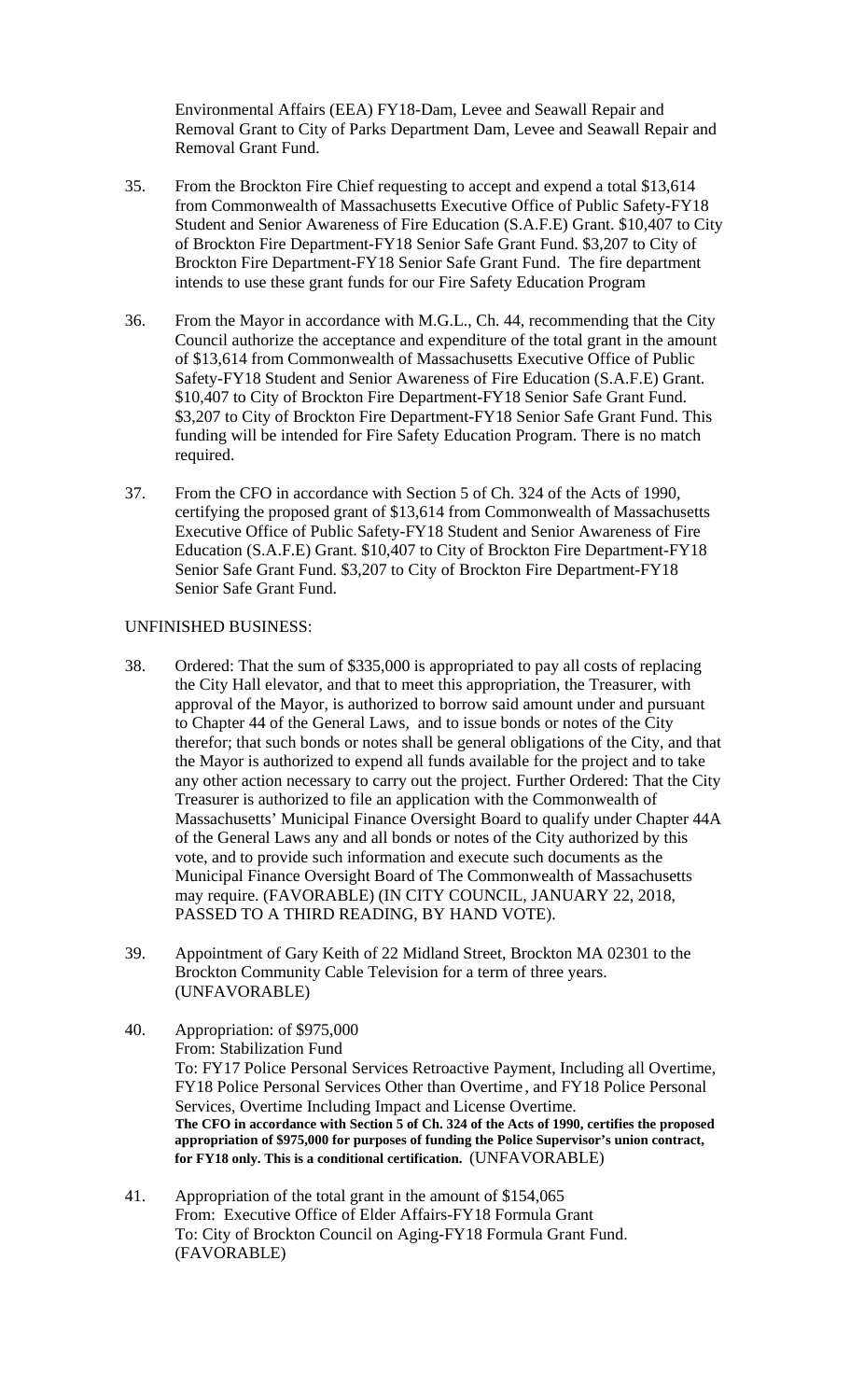- 42. Appropriation of the total grant in the amount of \$7,781.52 From: the Massachusetts Association of Health Boards To: City of Brockton Board of Health- Massachusetts Association of Health Boards Grant Fund. (FAVORABLE)
- 43. Appropriation: of \$31,000 From: Stabilization Fund To: Animal Control-Capital- \$28,000 To: Animal Control-Ordinary Maintenance Services-\$3,000 and a Transfer from Animal Control-Personal Services Other than Overtime- \$27,000 To: Animal Control-Capital (FAVORABLE)
- 44. Resolve: to invite Carl Landerholm, Brockton Historical Society president and Planning Department director Rob May to inform the residents and city council of the responsibilities, requirements and involvement of the historic commission for the city of Brockton. (FAVORABLE)
- 45. Resolve: to invite Captain Hallisey the new commissioner of the Traffic Commission to introduce himself and inform the council and residents of any plans his has to improve parking problems, speeding issues and other concerns. (FAVORABLE)
- 46. Resolved: The Commissioner of the Department of Public Works be invited to a meeting of the City Council to discuss current operational capabilities and potential improvement of snow removal operations, for the safety of motorists and pedestrians, including children who walk to and from schools.(FAVORABLE)
- 47. Resolve: To address distressed neighborhood concerns throughout Brockton that have generally arisen due to foreclosures and where the city stands with this issue and those responsible for implementing results.(FAVORABLE)

### ORDERS:

- 48. An Ordinance Amending Article II, Section 25 of the Revised Ordinances of the City of Brockton. Be it ordained by the City Council of the City of Brockton, that Section 2-25 of the City Ordinances be revised as follows: Sec. 2-25. - Regular meetings. Revised.
- 49. An Ordinance Amending Article II, Section 23-30 of the Revised Ordinances of the City of Brockton Section 23-30 of the Revised Ordinances is hereby repealed and replaced (relative to establishing a water commission).
- 50. An Ordinance Amending Chapter II of the Revised Ordinances Chapter Section 11-211 of the Revised Ordinances as most recently amended is further amended.
- 51. An Ordinance Amending Chapter 17, Article IV, Division 2, Historical District Commission and Division 3, Certificates of Appropriateness Nonapplicability, or Hardship.
- 52. Ordered: An Act Relative to the Disposition of Properties Taken By Foreclosure of Tax Titles in the City of Brockton
- 53. Ordered: An Act Creating a Parking and Traffic Commission in the City of Brockton.
- 54. Ordered: The City Auditor shall cause to be published on the city's website in PDF or other form of attachment, a list of vendor payments and other related payments processed by the Auditor's Department which are public records.
- 55. Appropriation in the amount of \$30,000 From: Building Department-Ordinary Maintenance Services- \$10,000 And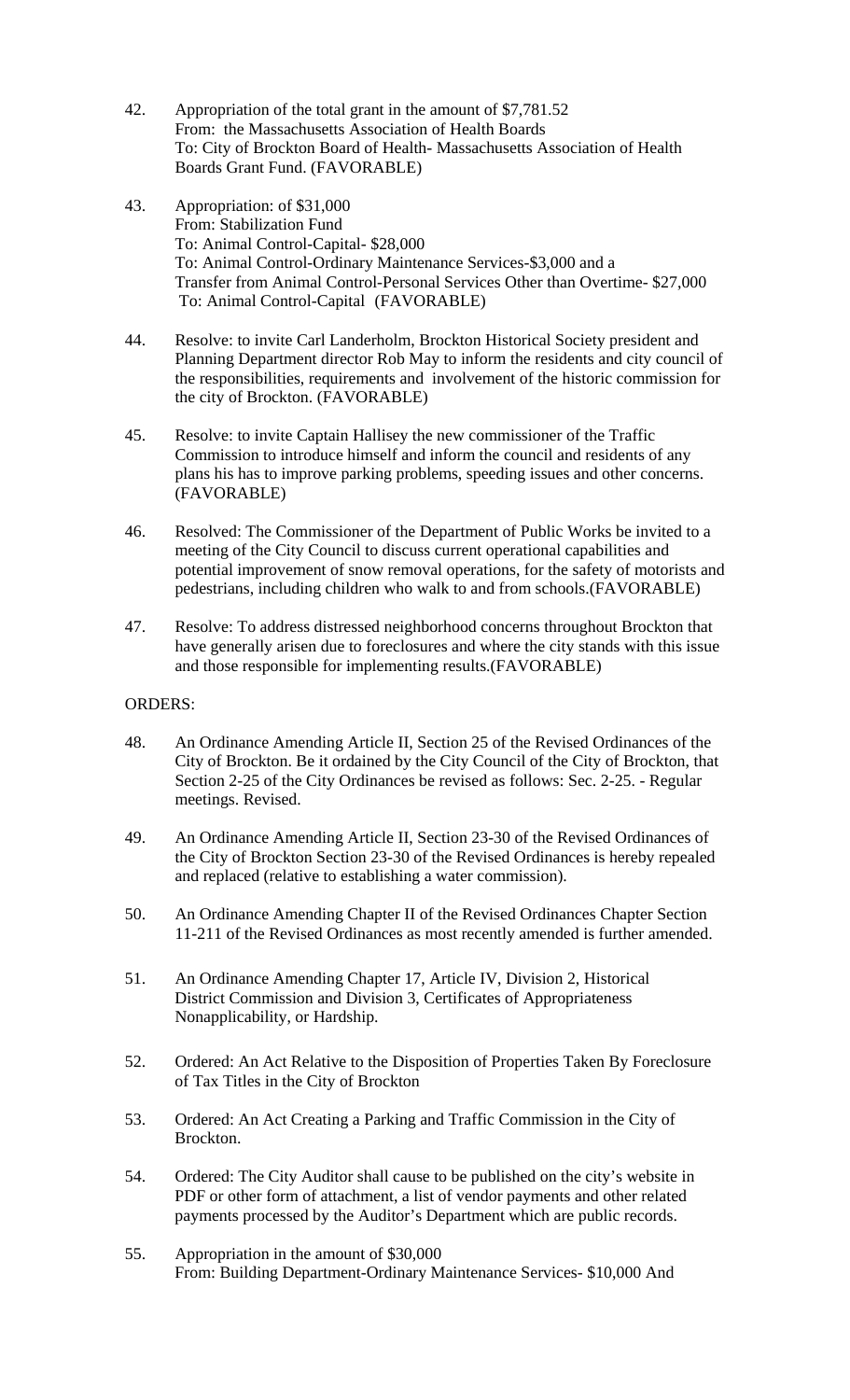From Building Department-Ordinary Maintenance Goods -\$20,000 To Building Department-Overtime -\$30,000

- 56. Appropriation of \$44,426.41, an obligation of prior years, to be paid from Personnel Employee Benefits Health Insurance for FY18 to retirees and their spouses who were members of the Brockton Education Association that were due Medicare Reimbursements for previous fiscal years.
- 57. Appropriation of the total grant in the amount of \$13,614.00 From: Commonwealth of Massachusetts Executive Office of Public Safety-FY18 Student and Senior Awareness of Fire Education (S.A.F.E) Grant. To: City of Brockton Fire Department FY18 Student Awareness of Fire Education (S.A.F.E) Grant Fund \$10,407 To: City of Brockton Fire Department-FY18 Senior Safe Grant Fund. \$3,207
- 58. Appropriation of: \$135,256 From: Office of Energy and Environmental Affairs (EEA) FY18-Dam, Levee and Seawall Repair and Removal Grant. To: City of Parks Department Dam, Levee and Seawall Repair and Removal Grant Fund. There is a \$33,815 match which will be taken from proceeds of D.W Field Trust.
- 59. Appropriation of: \$279,000 From: Fire Department-Personal Services-Non Overtime To: Fire Department-Services-Overtime. To maintain all companies through the remainder of Fiscal Year 2018.
- 60. Transfer in the amount of \$60,000 From: Department of Public Works-Ordinary Maintenance Services To: Department of Public Works-Sewer Personnel Services Overtime
- 61. Transfer of \$275,000 From: Personnel Services other than Overtime To: Police Personnel Service Overtime
- 62. Total Transfer in the amount of \$160,000 From: Dept. of Public Works-Personnel Services Non Overtime \$52,000, Dept. of Public Works-Purchase of Services \$66,000, Dept. of Public Works-Ordinary Maintenance Goods \$42,000 To: Dept. of Public Works-Water Personnel Services Overtime \$160,000
- 63. Resolved: The Executive Director of the Board of Health, the Superintendent of Schools, the Legislative Counsel to the City Council, the Executive Director of the Elections Commission, and the City Solicitor be invited to a meeting of the City Council to discuss the regulatory and permitting process, the current state regulations, the potential impact on schools and students, and to determine any costs associated with a special city ballot question.
- 64. Resolve: The Director of Planning and Economic Development and the Executive Director of the Brockton Redevelopment Authority appear before a committee of the City Council to discuss the original Urban Renewal Plan, required modifications to the plan, changes in fiscal projections, and specific actions taken to date toward implementation of the plan.
- 65. Resolve: to invite Mr. Michael Gallerani, Executive Director of B21 to inform the council and residents of what is happening and what is proposed to happen with reference to economic development for the city of Brockton.
- 66. Resolve: to invite Mr. Matthew Dyer, Urban and Community Forestry (or his designee) to introduce himself and inform the council and residents of the Green Cities Program.